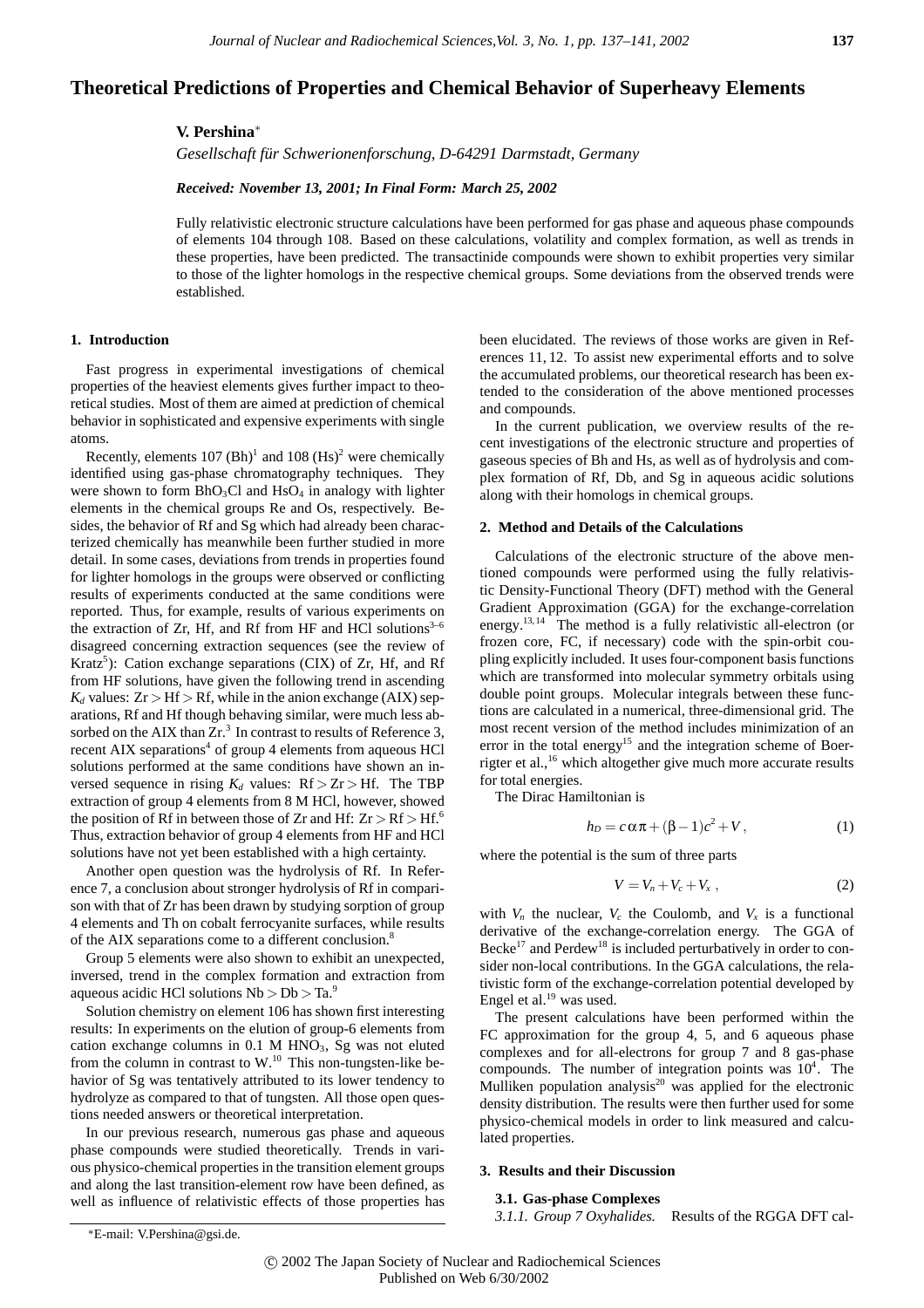**TABLE 1:** Effective charges  $(Q_M)$ , overlap populations (OP), ion**ization potentials (IP), dipole moments (***µ***), electric dipole polarizabilities (** $\alpha$ **), dissociation (atomization) energies (** $\Delta H_{\text{diss}}$ **) for MO<sub>3</sub>Cl,** where  $M = Tc$ , Re, and Bh.<sup>21</sup>

| Property                            | $TcO_3Cl$ | ReO <sub>3</sub> Cl | BhO <sub>3</sub> Cl |  |
|-------------------------------------|-----------|---------------------|---------------------|--|
| $\mathcal{O}_\mathrm{M}$            | 1.28      | 1.21                | 1.13                |  |
| <b>OP</b>                           | 1.93      | 2.20                | 2.31                |  |
| IP / eV                             | 12.25     | 12.71               | 13.05               |  |
| $\mu/D$                             | 0.93      | 1.29                | 1.95                |  |
| $\alpha / 10^{-24}$ cm <sup>3</sup> | 4.94      | 5.91                | 7.50                |  |
| $\Delta H_\mathrm{diss}$ / eV       | 23.12     | $24.30^{a}$         | 22.30               |  |
|                                     |           |                     |                     |  |

*a* Thermochemical ∆*H*diss calculated via a Born-Haber cycle is 23.76 eV.

culations<sup>21</sup> of the electronic structure of group 7 oxychlorides  $MO<sub>3</sub>Cl$  (M = Tc, Re, and Bh) are summarized in Table 1. Typically of the transition elements in groups 4–6, the electronic structure of the Bh compound is very similar to those of Tc and Re. The values of the effective charge  $(Q_M)$  and overlap population (OP, which is a measure of covalence) show  $BhO_3Cl$  to be the most covalent compound in the row. Dipole moments and electric dipole polarizabilities of  $MO<sub>3</sub>Cl$  increase in the group from Tc to Bh.

To predict adsorption energy,  $\Delta H_{ads}$ , of BhO<sub>3</sub>Cl on the quartz surface of the gas chromatography column, needed for the gasphase chromatography experiments, the following model of physisorption was used. The quartz surface was supposed to be covered with adsorbed Cl. The molecule-surface interaction energy in this case was considered of consisting of three parts: molecular dipole — effective charge on Cl, molecular polarizability — effective charge on Cl and molecular polarizability polarizability of Cl, so that

$$
\varepsilon(\text{molecule- surface Cl}) = \varepsilon(\mu, Qe) + \varepsilon(\alpha, Qe) + \varepsilon(\alpha, \alpha)
$$

$$
=-\frac{2\mu Qe}{x^2}-\frac{Q^2e^2\alpha}{2x^4}-\frac{3}{2}\frac{\alpha_1\alpha_2}{x^6\left(\frac{1}{h\nu_1}+\frac{1}{h\nu_2}\right)}.
$$
(3)

Here,  $h\nu_1$  and  $h\nu_2$  denote approximately IP of the molecule and of Cl*<sup>Q</sup>*−, with the latter being a function of *Q* (see Reference 21). The only unknown value in eq 3 was that of *x*. It could be deduced, e.g. for  $\text{ReO}_3\text{Cl}$ , by setting eq 3 equal to the experimentally measured  $\Delta H_{ads} = -61$  kJ/mol for a typical value of  $Q$ (Cl) = −0.4. This has given  $x = 3.38$  Å. Taking this value as a benchmark and assuming that the molecule-surface distance was directly related to the size of the interacting molecules,  $\Delta H_{\text{ads}} = -48.2$  kJ/mol for TcO<sub>3</sub>Cl and  $\Delta H_{\text{ads}} = -77.6$  kJ/mol for BhO<sub>3</sub>Cl were determined.<sup>21</sup> The increasing adsorption enthalpies (due to increasing dipole moments) mean that volatility changes in the following order:  $TcO_3Cl > ReO_3Cl > BhO_3Cl$ . The experimentally determined  $\Delta H_{\text{ads}} = -77.8 \text{ kJ/mol}$  (Ref. 1) agreed very well with these predictions.

*3.1.2. Group 8 Tetroxides.* In a similar way, volatility of  $MO<sub>4</sub>$  (M = Ru, Os, and Hs) was predicted in Reference 22. For that purpose, the RGGA DFT fully relativistic calculations have been performed for those molecules. Results of the calculations are summarized in Table 2. As in the case of group 7 oxychlorides, HsO4 was found to exhibit properties very similar to those of OsO4, and it is the most covalent and stable compound in the group, as the binding energies ( $\Delta H$ <sub>diss</sub>) show. The *Q*<sub>M</sub> and OP data are indicative of an increase in covalence from  $RuO<sub>4</sub>$  to HsO4. Such an increase is typical of various other compounds of the transactinides and is accounted for by strong relativistic stabilization of the 7*s* and  $7p_{1/2}$  valence orbitals. The calculated IPs show very good agreement with the experiment for RuO4 and OsO4 (Table 2). The calculated polarizabilities show a "zigzag" behavior in the group, with the lowest value for OsO<sub>4</sub>.

Predictions of adsorption enthalpies of  $MO_4$  ( $M = Ru$ ,  $Os$ , and Hs) were made in a similar manner as those for the group 7 oxychlorides. For that purpose, a molecule-slab interaction model

**TABLE 2:** Effective charges  $(Q_M)$ , overlap populations (OP), ion**ization potentials (IP), and dissociation energies (**∆*H***diss) for MO4,** where  $\overline{\bf{M}}$  = Ru, Os, and Hs.<sup>22</sup>

| Property                            | RuO <sub>4</sub> | OsO <sub>4</sub> | HsO <sub>4</sub> |
|-------------------------------------|------------------|------------------|------------------|
| $Q_{\rm M}$                         | 1.45             | 1.46             | 1.39             |
| <b>OP</b>                           | 1.92             | 1.94             | 2.17             |
| $IP / eV$ (calc)                    | 12.25            | 12.35            | 12.28            |
| IP / eV $(exp)^a$                   | 12.19            | 12.35            |                  |
| $\alpha / 10^{-24}$ cm <sup>3</sup> | 6.48             | 5.96             | 6.26             |
| $\Delta H_\mathrm{diss}$ / eV       | 27.48            | 27.71            | 28.44            |
| $\sim$<br>$\sim$                    |                  |                  |                  |

*a* Reference 23.

was used where the interaction energy was integrated over the volume of a solid. The molecule - quartz surface interaction energy was considered to be of a pure van der Waals type described by the following expression $^{22}$ 

$$
E(x) = -\frac{3}{16} \left( \frac{\varepsilon - 1}{\varepsilon + 2} \right) \frac{\alpha_{\text{mol}}}{\left( \frac{1}{h v_{\text{slab}}} + \frac{1}{h v_{\text{mol}}} \right) x^3}
$$
(4)

where  $\epsilon$  = 3.81 is the dielectric constant of quartz. The interaction distance  $x$  was defined for  $OsO<sub>4</sub>$  in a similar way as it was done for ReO<sub>3</sub>Cl. Using experimental values of  $\alpha$  and IP (Table 2) for  $OsO<sub>4</sub>$  and setting eq 4 equal to  $-38$  kJ/mol,  $x$ (OsO<sub>4</sub>) = 2.25 Å was deduced. Then, taking this distance as a benchmark and assuming that the molecule-surface distance is directly related to the size of the adsorbed molecules,  $\Delta H_{\text{ads}} = -40.4$  kJ/mol for RuO<sub>4</sub> and  $\Delta H_{\text{ads}} = -36.3$  kJ/mol for HsO4 were obtained.

Several other types of interaction of the molecules with the surface, like interaction with adsorbed oxygen on the surface, were also considered. In summary,  $\Delta H_{ads} = -40.4 \pm 1.5 \text{ kJ/mol}$ and  $-36.7 \pm 1.5$  kJ/mol, on the average, have been predicted for  $RuO<sub>4</sub>$  and  $H<sub>s</sub>O<sub>4</sub>$ , respectively. Thus,  $H<sub>s</sub>O<sub>4</sub>$  was expected to be almost equally or slightly more volatile than OsO<sub>4</sub>, with the difference in the adsorption enthalpy being of the order of the experimental uncertainty. This conclusion would also be in agreement with the higher covalence of HsO4 as compared to those of the lighter homologs.

**3.2. Hydrolysis and Complex Formation of Group 4–6 Elements.** In HF and HCl solutions, group 4–6 elements form mostly anionic complexes in various degree of hydrolysis. Differences in hydrolysis of compounds of elements belonging to the same chemical group are reflected by differences in their  $K_d$  (distribution coefficient) values, since more hydrolysed complexes are worse extracted than less hydrolysed ones. In the following section, a model is described which defines stability of complexes being in equibrium with their hydrolysis products. Using this model, trends in  $K_d$  were predicted for group 4, 5, and 6 elements for ion exchange separations from aqueous acidic solutions.

*3.2.1. The Model.* Reactions of complex formation in equilibrium with hydrolysis are expressed in a general form by the following equlibrium

$$
xM(H_2O)_{w^{\circ}}^{z+} + yOH^- + aL^- \Leftrightarrow M_xO_u(OH)_{y-2u}(H_2O)_wL_a^{(xz-y-a)+}
$$
  
+ 
$$
+ (xw^{\circ} + u - w)H_2O .
$$
 (5)

To calculate free energy of such a reaction in an efficient way, the following procedure was proposed.<sup>24</sup> The free energy of a compound was supposed to be decomposed into the following parts<sup>25</sup>

$$
-\Delta G^{f}(u,v,w)/2.3RT = \sum a_{i} + \sum a_{ij} - \log(u!v!w!2^{w}) + (2u+v+1)\log 55.5
$$
 (6)

and for a reaction

$$
\log K = -\Delta G^r / 2.3RT \,,\tag{7}
$$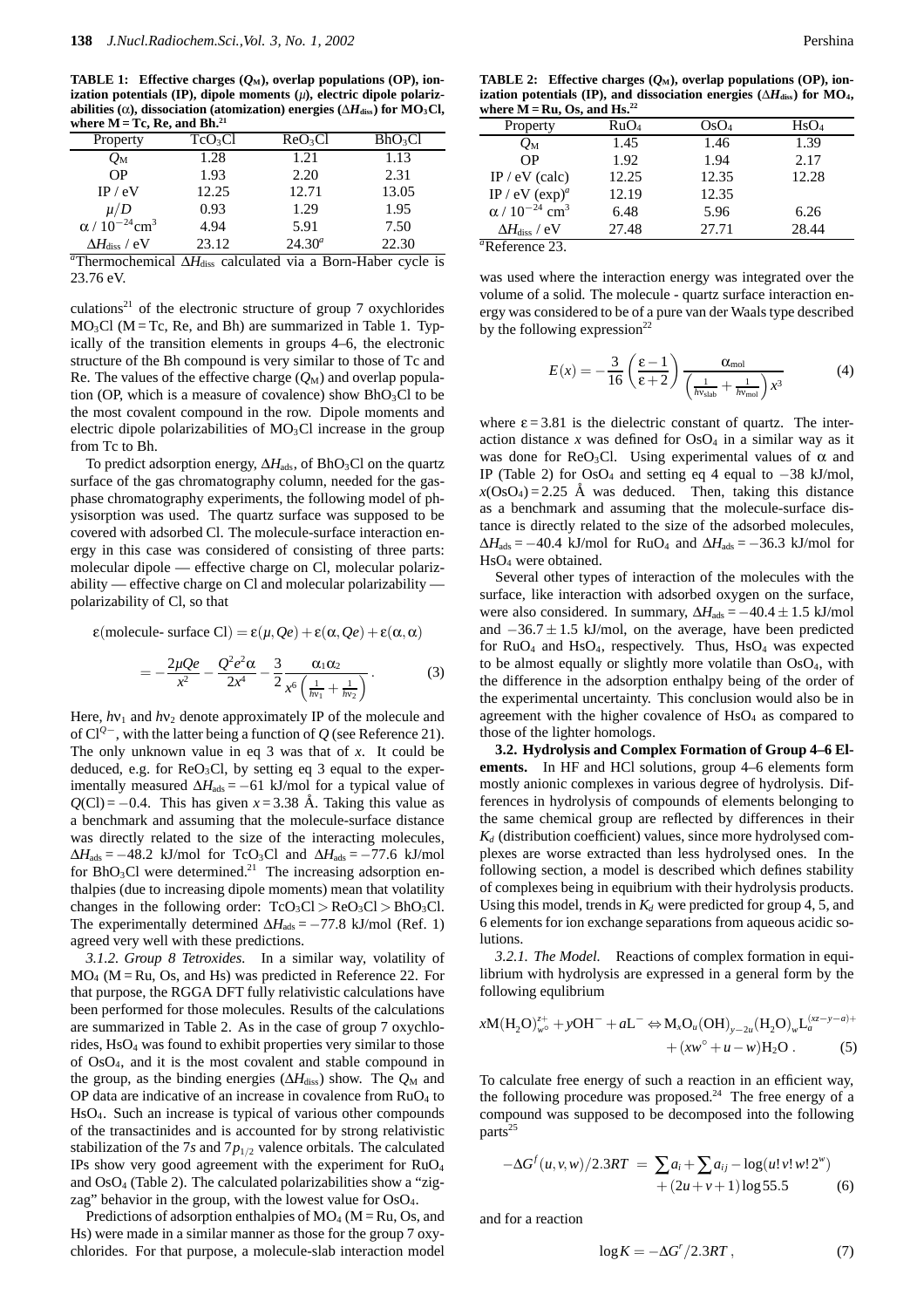**TABLE 3: Coulomb parts of the Gibbs free energies (***E***C) and their changes** ( $\Delta E^C$ ) for the reaction M( $H_2O_8^{4+}$   $\Leftrightarrow$  MF<sub>6</sub><sup>−</sup> and M( $H_2O_8^{4+}$ ) <sup>⇔</sup> **MCl2**<sup>−</sup> **<sup>6</sup> , where M = Zr, Hf, and Rf.29**

| $\forall$ in $\cup$ is | $\ldots$                                   |          |          |          |
|------------------------|--------------------------------------------|----------|----------|----------|
| Energy                 | Compound                                   | Zr       | Hf       | Rf       |
| / eV                   |                                            |          |          |          |
| $F^C$                  | $M(H_2O)_{8}^{4+}$                         | $-53.34$ | $-52.07$ | $-50.92$ |
| $F^C$                  | MF <sub>6</sub> <sup>2</sup>               | $-2.60$  | $-1.18$  | 0.23     |
| $E^C$                  | $MCl_{6}^{2-}$                             | $-1.21$  | 0.41     | 2.13     |
| $\Lambda E^C$          | $M(H_2O)_8^{4+} \Leftrightarrow MF_6^{2-}$ | 50.75    | 50.88    | 51.15    |
| $\Lambda F^C$          | $M(H_2O)84+ \Leftrightarrow MCl62-$        | 52.15    | 52.50    | 53.06    |

where ∆*Gr* is the difference in ∆*G<sup>f</sup>* between products and starters of the reaction. The first term on the right-hand side of eq 6,  $\sum a_i$ , is the non-electrostatic contribution from all the constituent atoms,  $\sum a_i = k$  OP. The next term,  $\sum a_{ij}$ , is a sum of each pairwise electrostatic (Coulomb) interaction:

$$
E^C = \sum a_{ij} = -B \sum_{ij} Q_i Q_j / d_{ij} \tag{8}
$$

where  $d_{ij}$  is the distance between moieties *i* and *j*;  $Q_i$  and  $Q_j$ are their effective charges and  $B = 2.3RTe^2/\epsilon$  is an independent constant. The last two terms in eq 6 are statistical: one is a correction for indistinguishable configurations of the species, and the other is a conversion to the molar scale of concentration for the entropy.

It was further suggested<sup>24</sup> to calculate  $\sum a_{ij}$  and  $\sum a_i$  for each compound via the electronic density distribution data (the Mulliken numbers) obtained as a result of the fully relativistic DFT calculations of the electronic structure of the complexes of interest. The differences in those values for the left and the right parts of an equilibrium reaction plus the differences in the other terms of eq 6 define log*K*. For that purpose, calculations of the electronic structure of numerous complexes of group 4–6 elements have been performed and free energies of the complex formation or hydrolysis reactions were defined.24,26–28 The results will be shown in the following subsections.

In all cases, the results have shown the hydrolysis/protonation or complex formation processes to be governed by changes in the electrostatic interaction, ∆*E<sup>C</sup>*, so that prediction of an equilibrium can be made with sufficient accuracy just by calculating electrostatic terms only. This electrostatic interaction should, however, be defined using calculated relativistic electronic density distribution data and not formal charges. Thus, knowing only ∆*E<sup>C</sup>*, log*K* could be defined for any reaction, as it is shown in the following sections for group 4, 5, and 6 complexes.

*3.2.2. Complex Formation of Group 4 Elements in HF and HCl Solutions.* In mixed solutions at HF between 10<sup>−3</sup> M and  $10^{-2}$  M and 0.1 M HNO<sub>3</sub>, i.e. at pH  $\cong$  1, the complex formation for group 4 elements can be described by the following equilibrium

$$
M(H_2O)_8^{4+} + 6HL \Leftrightarrow ML_6^{2-} + 8H_2O + 6H^+
$$
 (9)

where  $M = Zr$ , Hf, and Rf, and  $L = F$  or Cl. To predict  $\log K$  of reaction 9, the DFT calculations of the electronic structure were performed for the M(H<sub>2</sub>O)<sup>4+</sup>, MF<sup>2</sup><sup>-</sup><sub>6</sub>, and MCl<sup>2</sup><sup>-</sup><sub>6</sub> complexes, where  $M = Zr$ , Hf, and Rf.<sup>29</sup> Geometry and bond lengths ( $R_e$ ) of  $M(H_2O)_8^{4+}$  ( $D_{2d}$ -symmetry) and  $MF_6^{2-}$  were selected on the basis of analysis of the structural data for Zr and Hf and from calculated  $R_e$  for some simpler Rf gas-phase compounds.<sup>30</sup>

The calculated electronic structure data show that the Rf complexes are very similar to those of Zr and Hf: ∆*E<sup>C</sup>* for reaction 9 (Table 3) indicate that Rf should form complexes in a similar way as Zr and Hf, only at slightly higher HF concentrations. The sequence in the complex formation was, therefore, predicted as  $Zr > Hf > Rf$ , with the differences in the  $K_d$  values between the three elements being very small.

The theoretically obtained sequence for Zr, Hf, and Rf proved to be in agreement with the experimental sequence for descending  $K_d$  values in the sorption by CIX and for ascending  $K_d$  values for  $Zr$  and Hf in the sorption by  $AIX<sup>3</sup>$ . The low sorption of

**TABLE 4:** Energies of  $E^c$  and  $\Delta E^c$  for the hydrolysis reaction  $M(H<sub>2</sub>O)<sup>5+</sup><sub>6</sub>$   $\leftrightarrow$   $M(OH)<sup>-</sup><sub>6</sub>$ , where M = Nb, Ta, Db, and Pa.<sup>24</sup>

| Energy        | Compound           | Nb       | Ta       | Dh       | Pа       |
|---------------|--------------------|----------|----------|----------|----------|
| ′ eV          |                    |          |          |          |          |
| $E^{\rm C}$   | M(OH) <sub>6</sub> | $-21.74$ | $-23.33$ | $-21.48$ | $-19.53$ |
|               | $M(H_2O)_{6}^{5+}$ | $-21.92$ | $-25.38$ | $-25.37$ | $-29.71$ |
| $\Lambda E^C$ |                    | 0.18     | 2.05     | 3.89     | 9.18     |

Rf at the AIX found in the experiments<sup>3</sup> could be explained by a stronger competition of the counter ion  $NO<sub>3</sub><sup>-</sup>$  for the binding sites of the resin.

In HCl solutions, at the HCl concentrations above 6 M, complex formation should follow the same pattern as that for the HF solutions (no hydrolysis takes place). Results of the theoretical treatment of equilibrium 9 with the formation of the chlorocomplexes are summarized in Table 3. The calculated ∆*E<sup>C</sup>* indicate the same sequence in the complex formation, Zr *>* Hf *>* Rf, for HCl solutions, as that for HF solutions.

*3.2.3. Hydrolysis and Complex Formation of Group 5 Elements.* As a cation, Nb is known to be stronger hydrolyzed as Ta, though for the compounds of Nb and Ta the opposite trend is observed.<sup>25</sup> The hydrolysis reaction (also for Pa) proceeds very fast with the formation of the utmost hydrolysis product  $M(OH)_6^-$ :

$$
M(H_2O)_6^{5+} \Leftrightarrow M(OH)_6^- + 6H^+ \ \ (M = Nb, Ta, and Pa). \ \ (10)
$$

To study hydrolysis of Db in comparison with that of the lighter homologs in the group, the free energy changes of reaction 10 were determined for Nb, Ta, Db, and Pa on the basis of the calculations of the electronic structure of the indicated complexes using the DFT method.<sup>26</sup> Geometry and bond lengths for the Nb, Ta, and Pa complexes were taken from experimental values on the basis of analysis of the numerous structural data. The bond lengths for the Db complexes were estimated from the calculated ionic radii.<sup>31</sup>

The results of the calculations are shown in Table 4. One can see that  $E^C$  for M(OH)<sub>6</sub><sup>-</sup> and M(H<sub>2</sub>O)<sup>5+</sup>, where M = Nb, Ta<sub>2</sub> and Db, are rather similar, while those of Pa are different: *E<sup>C</sup>* (absolute value) of  $Pa(OH)<sub>6</sub>$  is lower than those of Nb, Ta, and Db, while  $E^C$  of Pa(H<sub>2</sub>O)<sup>5+</sup> is much higher. Obviously, Pa holds water molecules stronger than Nb, Ta, and Db. The differences, ∆*E<sup>C</sup>*, also show strong resistance of Pa against hydrolysis, so that the trend for hydrolysis of group 5 elements is:

$$
Nb > Ta > Db \gg Pa.
$$
 (11)

Thus, in agreement with experiment<sup>25</sup> Nb is confirmed to be more hydrolyzed than Ta, and both of them to be much more hydrolysed than Pa. Db is less hydrolyzed than Nb and Ta, but much more than Pa.

The formation of fluoride, chloride, and bromide complexes of group 5 elements undergoes the following complexation reaction

$$
M(OH)_6^- + nHL \Leftrightarrow MO_nL_{6-n}^- + 6H_2O \tag{12}
$$

where  $L = F$ , Cl, and Br. As in the previous cases, calculations of the electronic structures of all various complexes of the group 5 elements have been performed using the DFT method and ∆*E<sup>C</sup>* were defined on their basis (Table 5).<sup>26,27</sup> The Δ*E<sup>C</sup>* data show the following trend for formation of all the types of complexes:

$$
\Delta E^C: \quad \text{Pa} \gg \text{Nb} > \text{Db} > \text{Ta} \,. \tag{13}
$$

Thus, the theoretically obtained data show that, for all the types of complexes, those of Pa are formed in more dilute HCl solutions (starting with Pa(OH)<sub>2</sub>Cl<sub>4</sub><sup>-</sup> at 2–4 M), than those of Nb. The complexes of Nb start to form next, while those of Ta are formed at the highest HCl molarities. Db was shown to form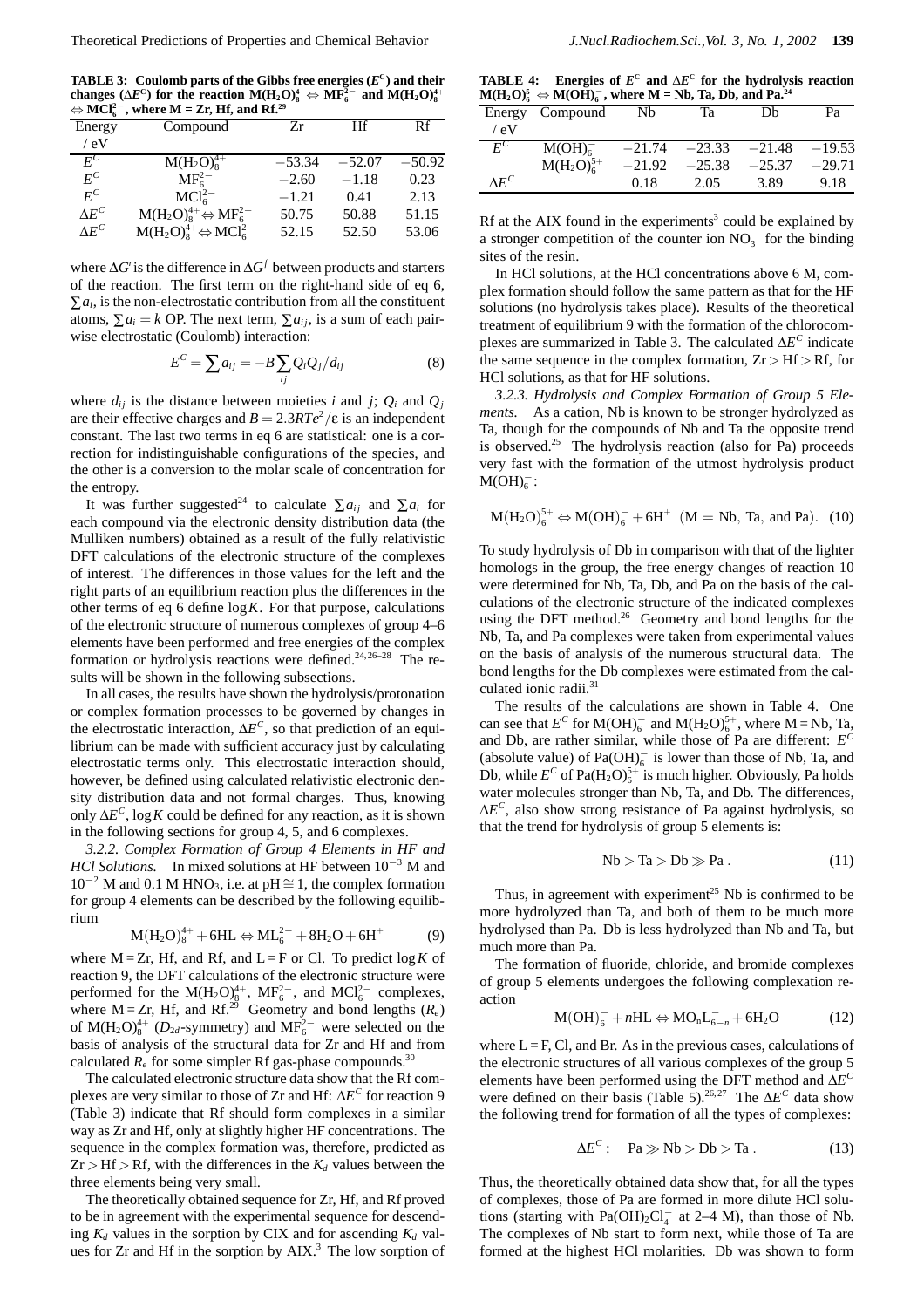**TABLE 5:**  $\Delta E^{\text{C}}$  (in eV) for reaction M(OH)<sub>6</sub> ⇔M(OH)<sub>n</sub>Cl<sub>m</sub>, where **M = Nb, Ta, Db, and Pa.26**

| Metal | M(OH) <sub>2</sub> Cl <sub>4</sub> | MOCl <sup>-</sup> | $MCl_{\epsilon}^-$ |
|-------|------------------------------------|-------------------|--------------------|
| Nb    | 13.56                              | 18.40             | 19.57              |
| Ta    | 14.32                              | 19.80             | 20.78              |
| Dh    | 14.29                              | 19.67             | 20.46              |
| Pa    | 11.68                              | 16.29             | 17.67              |

**TABLE 6:**  $\Delta E^{\text{C}}$  (in eV) for reaction M(OH)<sub>0</sub><sup>−</sup>  $\Leftrightarrow$ ML<sub>0</sub><sup>−</sup>, where M =

| Nb, Ta, Db, and Pa, and L = F, Cl, and Br. <sup>26,27</sup> |       |       |       |  |  |
|-------------------------------------------------------------|-------|-------|-------|--|--|
| Complex                                                     |       | ΩT    | Br    |  |  |
| NbL <sub>6</sub>                                            | 12.20 | 19.57 | 21.40 |  |  |
| $\text{TaL}_6^-$                                            | 12.69 | 20.78 | 22.63 |  |  |
| $DbL_6^-$                                                   | 12.38 | 20.46 | 22.11 |  |  |
| PaL.                                                        | 12.19 | 17.67 | 19.91 |  |  |

complexes between those of Nb and Ta. This theoretical conclusion (sequence 13) for Nb and Ta (sequence 12) is in agreement with the electrodialysis experiments.<sup>3</sup>

Comparison of the  $\Delta E^C$  values for M(OH)<sub>2</sub>Cl<sub>4</sub><sup>-</sup>, MOCl<sub>4</sub><sup>-</sup>, and  $MCl<sub>6</sub><sup>-</sup>$  (Table 5) shows that in agreement with the experiment, the  $M(OH)_2Cl_4^-$  species are formed at lower HCl concentration, while  $MCl_6^-$  at the highest concentrations, so that with increasing HCl concentration the complex formation changes in the order

$$
M(OH)_2Cl_4^- > MOCl_4^- > MCl_6^-.
$$
 (14)

The theoretical analysis<sup>26</sup> of the extraction mechanism of Nb, Ta, and Pa from aqueous HCl solution by anion exchange has shown that the extraction sequence is determined by the complex formation and partition of complexes between organic and aqueous phases. Taking this into account, an extraction position of Db from aqueous solutions above 4 M HCl was predicted as<sup>26</sup>

$$
Pa \gg Nb \ge Db > Ta.
$$
 (15)

The theoretically predicted trend 15 was confirmed by the experiment on the extraction of Db and other group 5 homologs from HCl solutions.<sup>9</sup> Thus, trends in the complex formation and extraction known for Nb, Ta, and Pa turned out to be inversed in going to Db. This could not be predicted by any extrapolation of properties within the group, but came out as a result of considering real chemical equilibria and calculating relativistically the electronic structure of the complexes.

The calculations have also well reproduced the sequence in the formation of  $ML_6^-$  (M = Nb, Ta, Db, and Pa; L = F, Cl, and Br) as a function of the ligand L,  $MF_6^- \gg MCl_6^- > MBr_6^-$ , as the data of Table 6 show.

3.2.4. Hydrolysis of Group 6 Elements. In HNO<sub>3</sub> solutions, group 6 elements form oxocomplexes with a various degree of hydrolysis. Mo is known to be more hydrolyzed than W.<sup>25</sup> The question about hydrolysis of Sg was open.

To study hydrolysis of group 6 elements, the following protonation equilibria (well-established for  $Mo^{33}$ ) have been consid $ered<sup>28</sup>$ 

$$
MO_4^{2-} \Leftrightarrow MO_3(OH)^- \Leftrightarrow MO_2(OH)_2(H_2O)_2 \Leftrightarrow
$$
  

$$
MO(OH)_3(H_2O)_2^+ \Leftrightarrow M(OH)_4(H_2O)_2^{2+} \Leftrightarrow \dots \Leftrightarrow M(H_2O)_6^{6+}
$$
  
(16)

where  $M = Mo$ , W, and Sg. For that purpose, the electronic structure calculations of all the molecular species indicated in the equilibria 16 were performed<sup>28</sup> using the DFT method. Geometry and bond lengths of the Mo and W complexes were taken from experimental values by analyzing numerous structural data. $34-36$  The bond lengths for the Sg complexes were estimated on the basis of  $R_e$  for some simpler Sg gas-phase compounds.37 The calculations were, as previously, restricted to the calculations of the ionic (Coulomb) and covalent parts of the molecular-ligand interaction energy using Mulliken numbers.

**TABLE 7: Coulomb parts of the free energy changes (**∆*E***C) for the step-wise protonation of MO2**<sup>−</sup> **<sup>4</sup> , where M = Mo, W, and Sg.28**

| Reaction                                                                            | $\Delta F^C$ / eV |          |          |
|-------------------------------------------------------------------------------------|-------------------|----------|----------|
|                                                                                     | Mo                | W        | Sg       |
| $MO42 - H+ \Leftrightarrow MO3(OH)-$                                                | $-12.98$          | $-13.13$ | $-12.95$ |
| $MO_3(OH)^- + H^+ + 2H_2O$                                                          |                   |          |          |
| $\Leftrightarrow$ MO <sub>2</sub> (OH) <sub>2</sub> (H <sub>2</sub> O) <sub>2</sub> | $-21.43$          | $-22.08$ | $-21.61$ |
| $MO_2(OH)_2(H_2O)_2 + H^+$                                                          |                   |          |          |
| $\Leftrightarrow \text{MO}(\text{OH})_3(\text{H}_2\text{O})_2^+$                    | $-5.84$           | $-6.35$  | $-6.65$  |
| $MO(OH)_{3}(H_{2}O)_{2}^{+}+H^{+}$                                                  |                   |          |          |
| $\Leftrightarrow M(OH)_4(H_2O)_2^{2+}$                                              | $-0.43$           | $-0.76$  | $-1.23$  |
| $M(OH)4(H2O)22+ + 4H+$                                                              |                   |          |          |
| $\Leftrightarrow$ M(H <sub>2</sub> O) <sup>6+</sup>                                 | 41.97             | 38.71    | 37.11    |

Results of the calculations of ∆*E<sup>C</sup>*for the step-wise protonation process 16 are given in Table 7. Comparing the ∆*E<sup>C</sup>* data of Table 7 for negative complexes of Mo, W, and Sg one can see an extremum on W for the first two protonation steps: the largest negative values of ∆*E<sup>C</sup>* for W mean its strongest preference for protonation, or the weakest preference for hydrolysis, which is in agreement with the experiments for Mo and  $W<sup>25</sup>$ . Thus, for the first two protonation steps involving the negative complexes of the elements, which are more covalent in comparison with the neutral and positively charged ones, the trend is reversed: W *>* Sg *>* Mo. For the further protonation processes with the formation of the positively charged complexes, ∆*E<sup>C</sup>* becomes smoothly more negative from Mo to W and to Sg, so that the trend in the protonation is Sg *>* W *>* Mo.

Hydrolysis constants for Sg were then defined using the established relation between ∆*E<sup>C</sup>* and log*K*

Mo: 
$$
\log K_1/\Delta E_1^C = 3.7/12.98 = 0.29
$$
,  
\nW:  $\log K_1/\Delta E_1^C = 3.8/13.13 = 0.29$ ,  
\nMo:  $\left[\log K_1 + \log K_2\right] / \left[\Delta E_1^C + \Delta E_2^C\right] = 7.50/34.01 = 0.22$ ,  
\nW:  $\left[\log K_1 + \log K_2\right] / \left[\Delta E_1^C + \Delta E_2^C\right] = 8.1/35.21 = 0.23$  (17)

(The  $\log K$  values are from Reference 33). Thus, by using the fact that  $\log K/\Delta E^C = const$  (eqs 17) and knowing  $\Delta E^C$  for the Sg reactions  $\log K_1(Sg) = 3.73$  and  $\log K_1 + \log K_2(Sg) = 7.5$ were defined. Other log*K* are given in Reference 28.

Thus, the calculated ∆*E<sup>C</sup>*s indicate that for the first two protonation steps involving more covalent compounds the increasing trend from Mo to W is not continued with Sg: W *>* Sg *>* Mo. A similar reversed trend was observed in group 5 for the formation of chloro-, bromo-, and fluoro-complexes: Nb *>* Db *>* Ta.9,24 For the further protonation processes with the formation of the positively charged complexes, ∆*E<sup>C</sup>* becomes smoothly more negative from Mo to W, and to Sg, so that the trend in the protonation process is: Sg *>* W *>* Mo. These theoretically obtained sequences are in agreement with the experimental data on hydrolysis of Mo and  $W^{25}$  and, recently, on Sg.<sup>10</sup>

#### **4. Conclusions**

The calculations of the electronic structures of various gasphase and aqueous-phase compounds of the transactinides and their homologs have shown that the former are full homologs of the lighter 4*d* and 5*d* elements and exhibit very similar properties. The predicted enthalpies of adsorption of BhO3Cl and HsO4 indicate that trends in volatility known for the lighter compounds should be continued with the transactinides.

The study of the hydrolysis and complex formation both theoretically and experimentally has indicated that some trends could be reversed in the groups, as it was in the case of the group 5 and 6 complex formation. A careful analysis of chemical equilibria and relativistic calculations proved, therefore, to be indispensable in predictions of the outcome of liquid chromatography separation experiments.